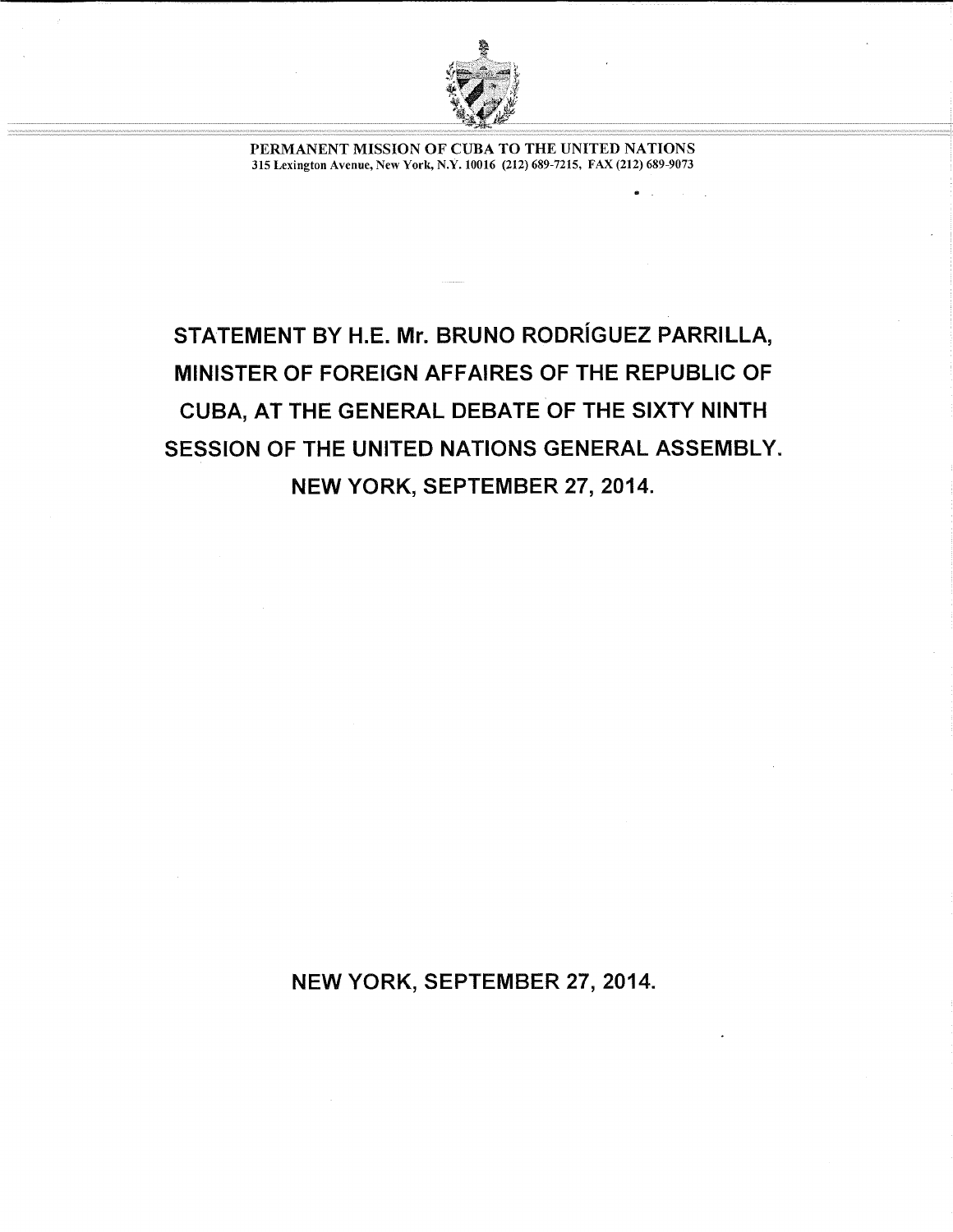$\label{eq:2.1} \frac{1}{\sqrt{2}}\int_{\mathbb{R}^3}\frac{1}{\sqrt{2}}\left(\frac{1}{\sqrt{2}}\right)^2\frac{1}{\sqrt{2}}\left(\frac{1}{\sqrt{2}}\right)^2\frac{1}{\sqrt{2}}\left(\frac{1}{\sqrt{2}}\right)^2\frac{1}{\sqrt{2}}\left(\frac{1}{\sqrt{2}}\right)^2\frac{1}{\sqrt{2}}\left(\frac{1}{\sqrt{2}}\right)^2\frac{1}{\sqrt{2}}\frac{1}{\sqrt{2}}\frac{1}{\sqrt{2}}\frac{1}{\sqrt{2}}\frac{1}{\sqrt{2}}\frac{1}{\sqrt{2}}$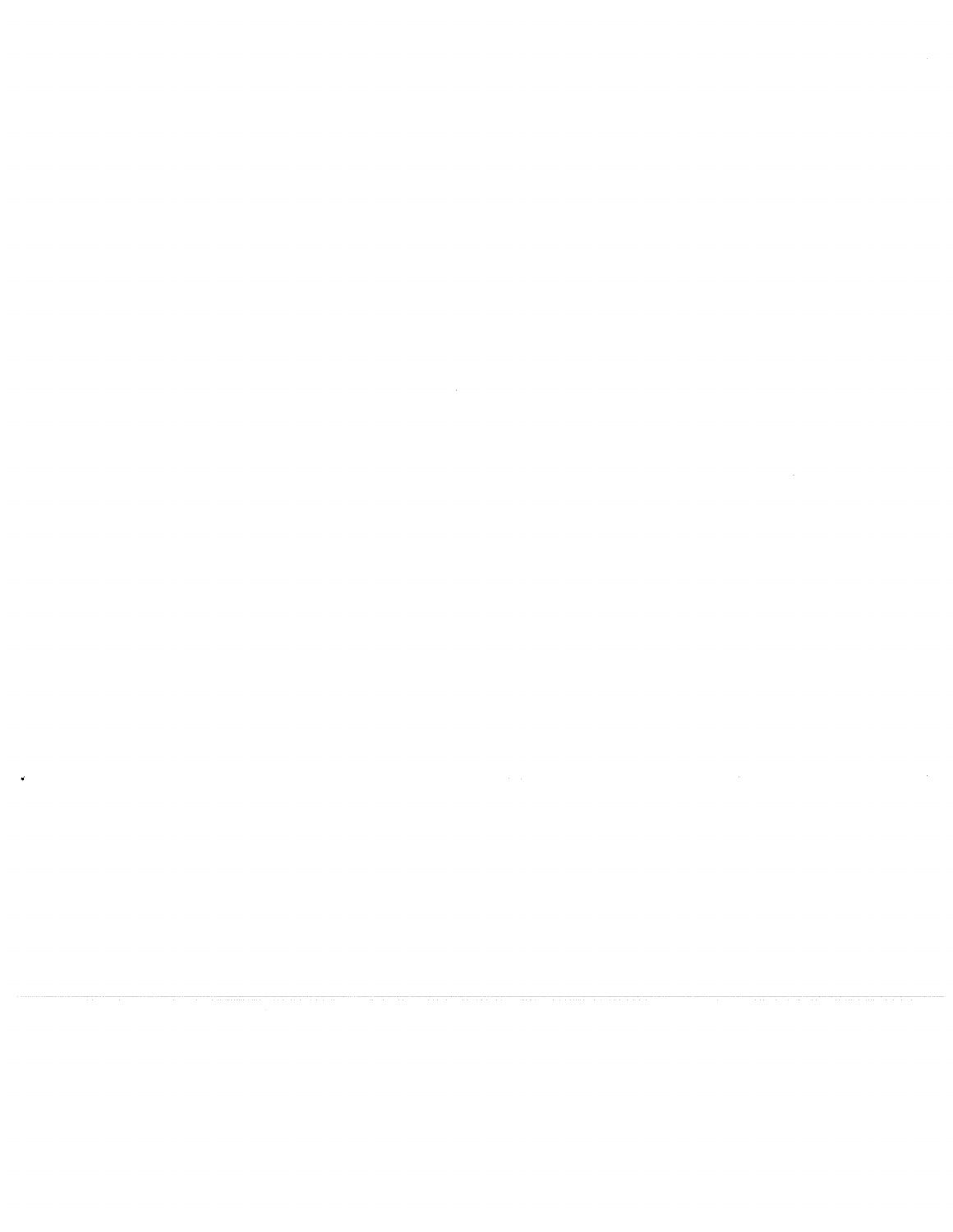Mr. President;

Mr. Secretary-General;

Excellencies, Heads of State and Government;

Distinguished delegates;

We live in a globalized world which moves on towards multi-polarity in an era characterized by a threat to the survival of the human species. Neither the US government nor NATO would be able to reverse that trend by a new distribution of the world through the use of arms. However, but there is a serious risk that, in attempting to do that, the world becomes an ungovernable place.

The huge nuclear and conventional arsenals accumulated, the imposed annual military expenditures amounting to 1 trillion 750 billion dollars and the 2 per cent increase of the military budget's share of the GDP required from all NATO member States will be of no use to cope with or eradicate poverty, hunger, epidemics, migration waves or avert the water, energy, food, environmental and global economy crisis.

As has already been demonstrated, wherever the so called "Unconventional Warfare" is applied, as described in the Training Circular 18-01 of the Special Operations Forces, and the novelties of the United States Defense Strategy Quadrennial Review, both of them issued in 2010, chaos will be imposed through the destabilization or destruction of States; the proliferation of violent and extremist groups; the tearing-up of nations, cultures and religions, which will engender serious threats to regional and international peace and security.

It is necessary to reject the militarization of cyberspace, the illegal and covert intervention of the information systems of some countries with the purpose of using them to perpetrate aggressive actions against third countries and stir up conflicts; as well as the global espionage on governments and entire societies.

The extraterritorial implementation of the US laws to the detriment of other sovereign nations is ever more aggressive; there is a proliferation of unilateral sanctions, particularly in the area of finances, as a foreign policy instrument. The use of the US courts of justice to apply multi-million fines, even on its allies, based on court rulings that violate International Law, has become an instrument of punishment, threats and to spuriously securing financial resources.

If governments decline the defense of their sovereignty and the implementation of their own laws aimed at protecting the international financial system standards, the legitimate interests of their nations, companies and citizens, they would be creating the necessary conditions for the dissemination of these practices that jeopardize the independence of all States and the rule of International Law.

....... ................. i .......................................................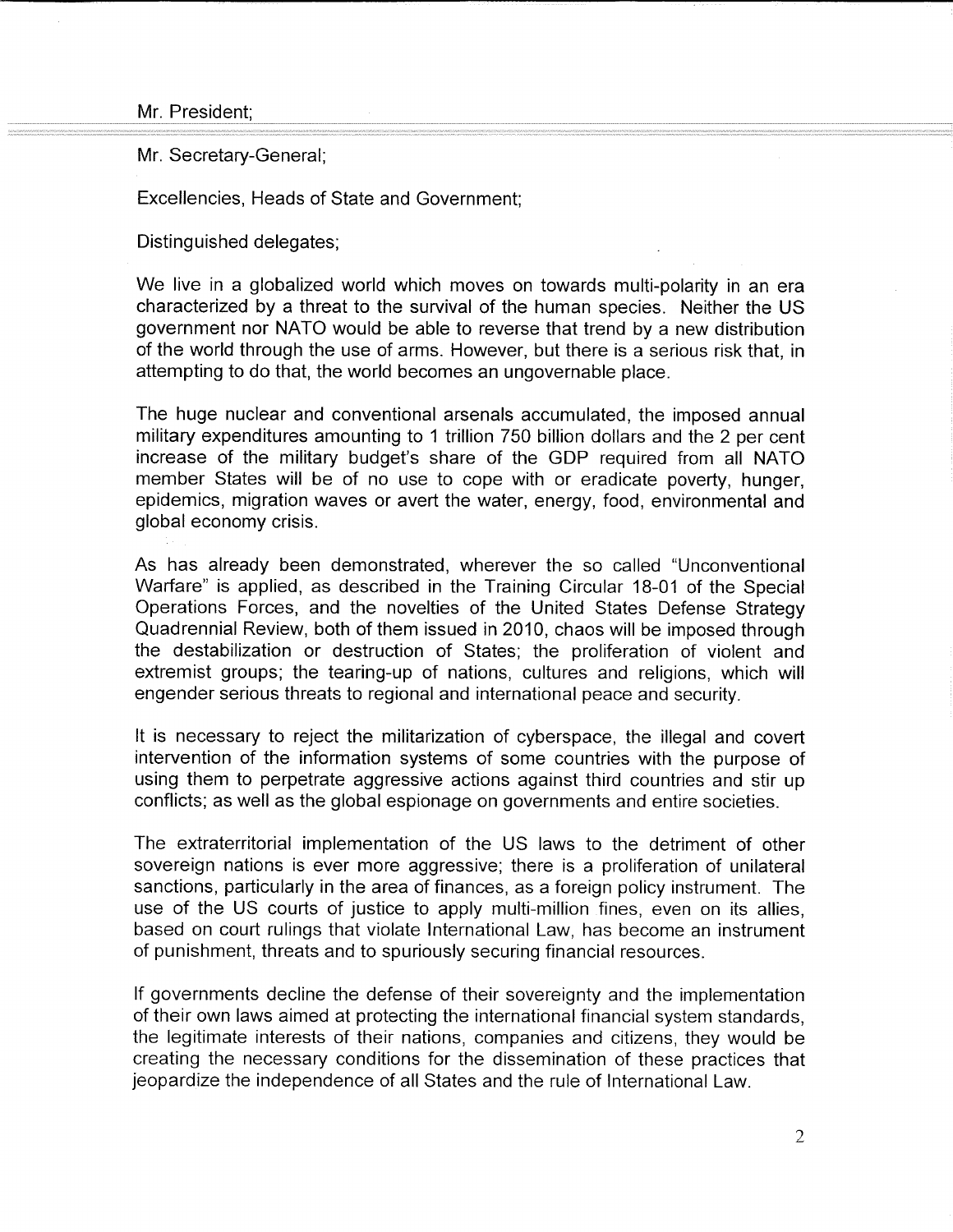Media emporiums are ever more linked to the hegemonic goals pursued by western powers. They continue to launch their misinformation campaigns. They manipulate facts in a shameless and cynical way and create a public opinion matrix that favors aggressions.

A new international order is required, where there is no room for the philosophy of war and the plundering of natural resources.

The foreign intervention in Syria should come to an end. It is inconceivable that western powers encourage, finance and arm terrorist groups to pit them against one State while attempting to combat their crimes in another State, as it is currently the case in Iraq.

The US government is infringing upon International Law when it launches, in contempt for the United Nations Organization, unilateral bombings with complete disregard for national borders or sovereign States, even if it dissembles them under doubtful coalitions.

The attempt to deploy NATO up to the Russian borders will have serious consequences for international peace and security and for the stability of Europe. The sanctions imposed against Russia are both immoral and unjust. The US strategic deployment in Asia and the Pacific will jeopardize the sovereignty of all nations in that region.

Israel's crimes against the Palestinian people, most recently in the Gaza Strip, should not go unpunished under the Security Council veto. Palestine should already be a member State of the United Nations, which is to be established within the borders agreed in 1967 and with East Jerusalem as its capital.

The General Assembly is to exercise the prerogatives entrusted to it by the Charter given the currently dangerous and unstable international situation, which is full of threats and challenges. The Security Council should be rebuilt upon democracy, transparency, a fair representation of the countries of the South that are discriminated-against among Permanent and Non-Permanent Members, credibility, strict observance of the United Nations Charter, without double standards, obscure procedures or the anachronic veto. The United Nations Organization requires a profound reform and the defense of its principles. The Secretary-General should be an advocator and guarantor of international peace and security.

## Mr. President:

The 1.2 billion persons who live under extreme poverty, the 842 millions who suffer from chronic hunger; the 774 million illiterate adults and the 57 million outof-school boys and girls are a confirmation that the Millennium Development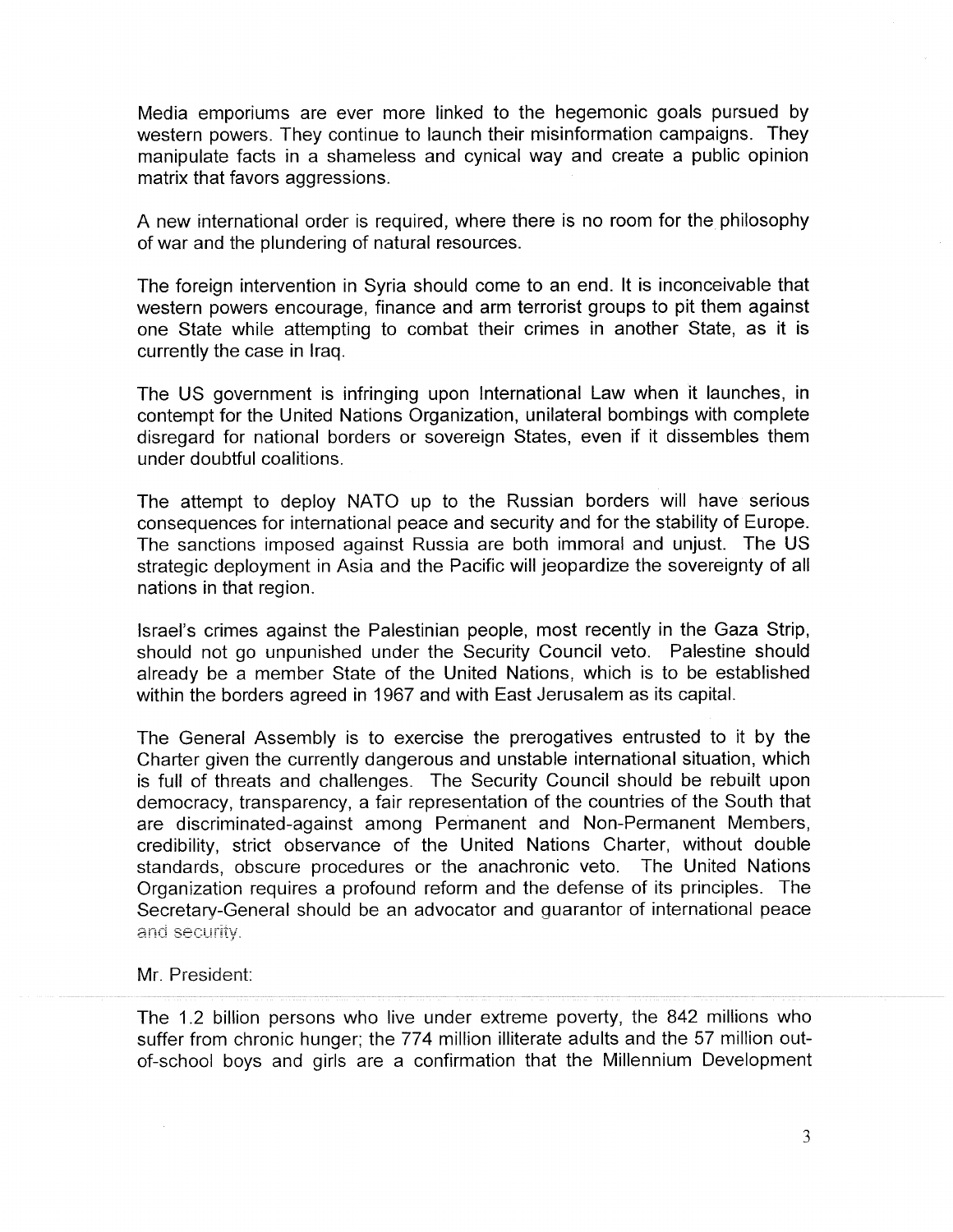Goals, which are questionable from a methodological point of view, were a mirage.

There has been and there still is a lack of political will among the governments of industrialized States, where a blind and ineffective selfishness prevails. Voracious transnational emporiums increasingly concentrate the ownership over huge resources. The unequal distribution of wealth is ever more brutal. A new international economic order is inevitably an imperative.

Under these circumstances, the coordination of the Post 2015 Development Agenda could hardly be a hope. Nevertheless, the attempt to achieve it should become our most urgent task. This should be the outcome of an intergovernmental and inclusive negotiation. The resulting document should not be the interpretation of the consensus by some, but rather the consensus itself.

It is urgent to consider Sub-Saharan Africa a priority. It is necessary to jointly and resolutely confront, through a sufficient and genuine cooperation, the Ebola epidemic that is affecting some countries of the continent.

Cuba decided to maintain its medical cooperation in all the 32 African countries where more than 4 000 Cuban specialists are working, and expand it, under the leadership of the WHO, to the other most affected countries, as has already been announced. Our medical and paramedical staff will do it on a voluntary basis.

We call upon the international community, particularly the industrialized countries with abundant resources, to vigorously respond to the appeal launched by the United Nations and the WHO, so that it could be possible to immediately count on the financial, health and scientific resources required to eradicate that scourge and prevent it from taking a higher toll on human lives.

Likewise, all the necessary resources should be contributed in support of the Agenda 2063 of the African Union, which has established the roadmap for the development of that region.

In these five decades, 325 000 Cuban health workers have assisted 158 nations of the South, including 39 African countries, where 76 000 cooperation workers have served. A total of 38 000 medical doctors have been trained, free of charge, in 121 countries -3 392 of them from 45 African nations. If Cuba, a small and blockaded country, has been able to do it, how much else could be done in favor of Africa with the cooperation from all of us, particularly from the wealthiest States?

Mr. President:

At the Second Summit of the Community of Latin American and Caribbean States held in Havana, it was agreed that, in order to achieve the goal of having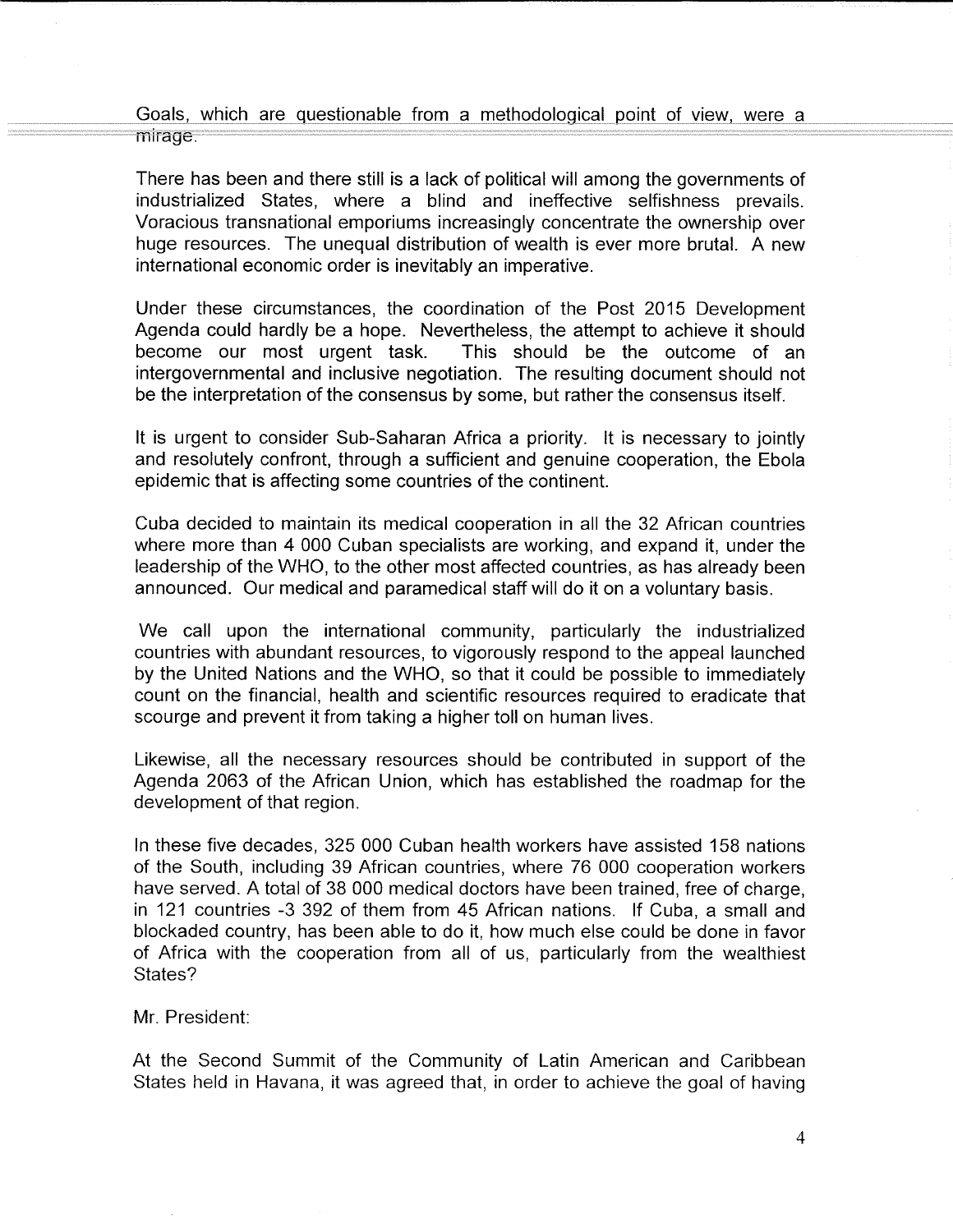more just and inclusive societies, it was indispensable to have a better distribution of wealth and revenues, eradicate illiteracy, provide quality education for all, establish a true food security and universal coverage health systems, among other human rights.

The solemn Proclamation of Latin America and the Caribbean as a Zone of Peace, which was signed by the Heads of State and Government of the region, consecrates the respect for the principles and rules of International Law; the promotion of a culture of peace, nuclear disarmament and general and complete disarmament; as well as the inalienable right of every State to choose its political, economic and social system.

We likewise took on the commitment of turning Latin America and the Caribbean into a region free from colonialism and supported the Puerto Rican people undeniable right to free-determination and independence.

The Havana's Summit recognized that the current economic, financial and environmental crisis has harshly hit the Small Island Developing States, among them the Caribbean nations. Their efforts to enhance the living standards of their peoples should not be punished by classifying these States as middle income countries, based on the schematic estimation of per capita incomes, thus overlooking their peculiarities and vulnerabilities.

The Latin America and Caribbean region has found in CELAC an autochthonous and legitimate space where they are able to forge, from their rich diversity, the unity indispensable to materialize the dreams of our National Heroes of achieving the definitive independence of "Our America" and making a substantial contribution to the "equilibrium of the world."

In that endeavor, the celebration of the BRICS-UNASUR conference, the meeting between Chinese leaders and representatives of Latin American and Caribbean countries and the foundation of the CELAC-China Forum in Brasilia on July last, as was agreed in Havana, have been major landmarks.

We welcome the Fortaleza Declaration adopted also at that moment in Brazil at the Sixth Summit of BRICS, whose economies account for 25 per cent of the world's GDP and almost 40 per cent of the population of the planet, as well as the foundation of a New Development Bank and a Common Fund of Foreign Currency Reserves, which are crucial for the countries of the South and the construction of a new international financial architecture.

We would like to express our all-out solidarity with the Bolivarian and 'Chavista' Revolution which keeps on struggling and defending itself from destabilizing actions and foreign interference under the leadership of President Nicolás Maduro.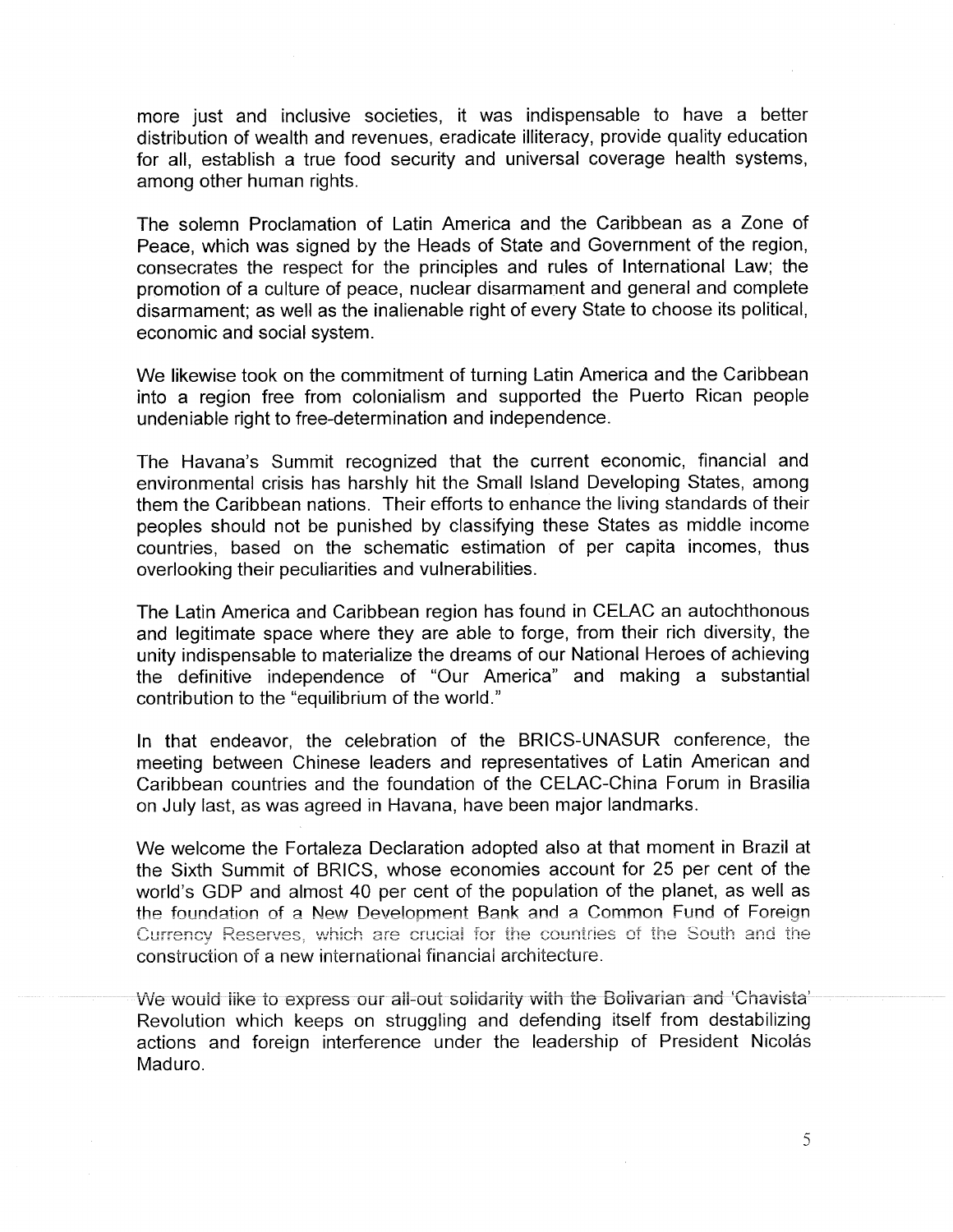We support the dignifying battle that is being waged by Argentina against speculation:-funds and oppose the interfering US courts ruiings that violate International Law.

We likewise reiterate our firm support to Argentina's legitimate rights over the Malvinas Islands.

We reiterate our unswerving support to the struggle that is being waged by Ecuador against the despoliation and ecological damages caused by transnational companies.

On the eve of observing the International Decade of Afro descendants (2015- 2024), we would like to remind you that this year marks the  $210<sup>th</sup>$  anniversary of the independence of Haiti, whose Revolution for independence and against slavery was the forerunner of all liberation movements in Latin America and the Caribbean. Haiti deserves a special contribution for its reconstruction and development, under the sovereign leadership of its government, for which we call upon the entire international community. We support the Caribbean's claim for reparations from the colonial powers for the horrors of slavery.

Mr. President:

The State Department has again included Cuba in its unilateral and arbitrary list of States that sponsor international terrorism. Its true purpose is to increase the persecution of our international financial transactions in the whole world and justify the blockade policy.

Under the present administration, there has been an unprecedented tightening of the extraterritorial character of the blockade, with a remarkable and unheard-of emphasis on financial transactions through the imposition of multi-million fines on banking institutions of third countries. So is the case for the scandalous and unjust mega-fine imposed on the French bank BNP Paribas.

Neither does it give up promoting destabilization in Cuba. Every year it allocates millions to this purpose and increasingly resorts to covert methods, including the use of the information and communication technologies.

The USAID-sponsored Zunzuneo project, which not only violates Cuban laws but also the US laws, is the latest evidence of that.

The most recent disclosures about the use of young people from our continent in subversive actions in Cuba -a project that is funded and executed by the USAID-, confirm the countless denunciations made by the Cuban government against the continuity of illegal plans to subvert Cuba's internal order, in violation of the sovereignty of Cuba, of third countries and of International Law.